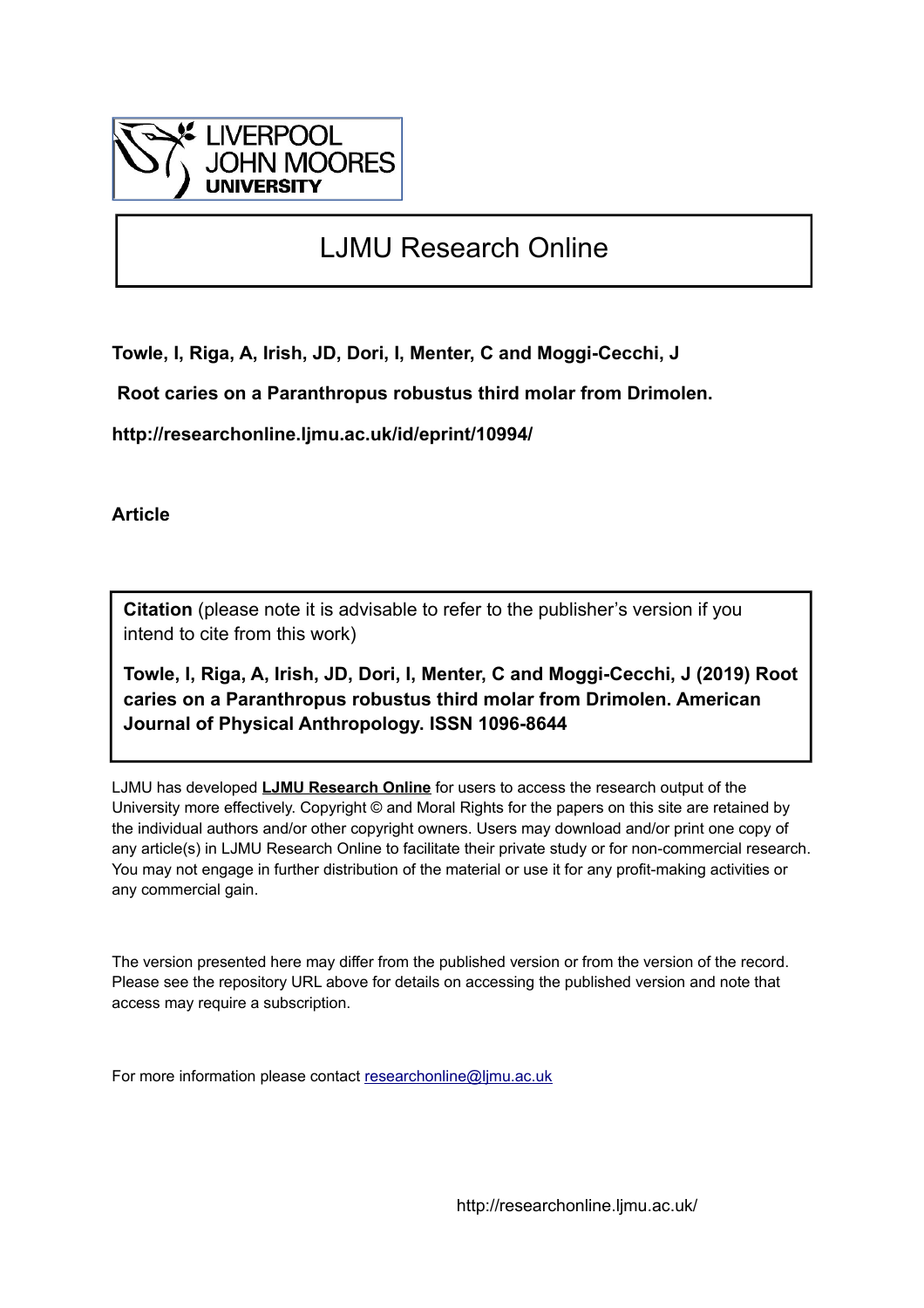# **Root caries on a** *Paranthropus robustus* **third molar from Drimolen**

lan Towle<sup>1</sup> Alessandro Riga<sup>2</sup> Joel D. Irish<sup>1,3</sup> Irene Dori<sup>2</sup> Colin Menter<sup>2</sup> Jacopo Moggi-Cecchi<sup>2,4</sup>

1 Research Centre in Evolutionary Anthropology and Palaeoecology, School of Natural Sciences and Psychology, Liverpool John Moores University, Liverpool, UK

<sup>2</sup>Department of Biology, University of Florence, Florence, Italy

<sup>3</sup>Evolutionary Studies Institute and Centre for Excellence in PaleoSciences, University of the Witwatersrand, Johannesburg, South Africa

4Palaeo‐Research Institute, University of Johannesburg, Auckland Park, South Africa

# **Running title:** *Paranthropus robustus* caries

**Key words:** caries, dental pathology, hominins, South Africa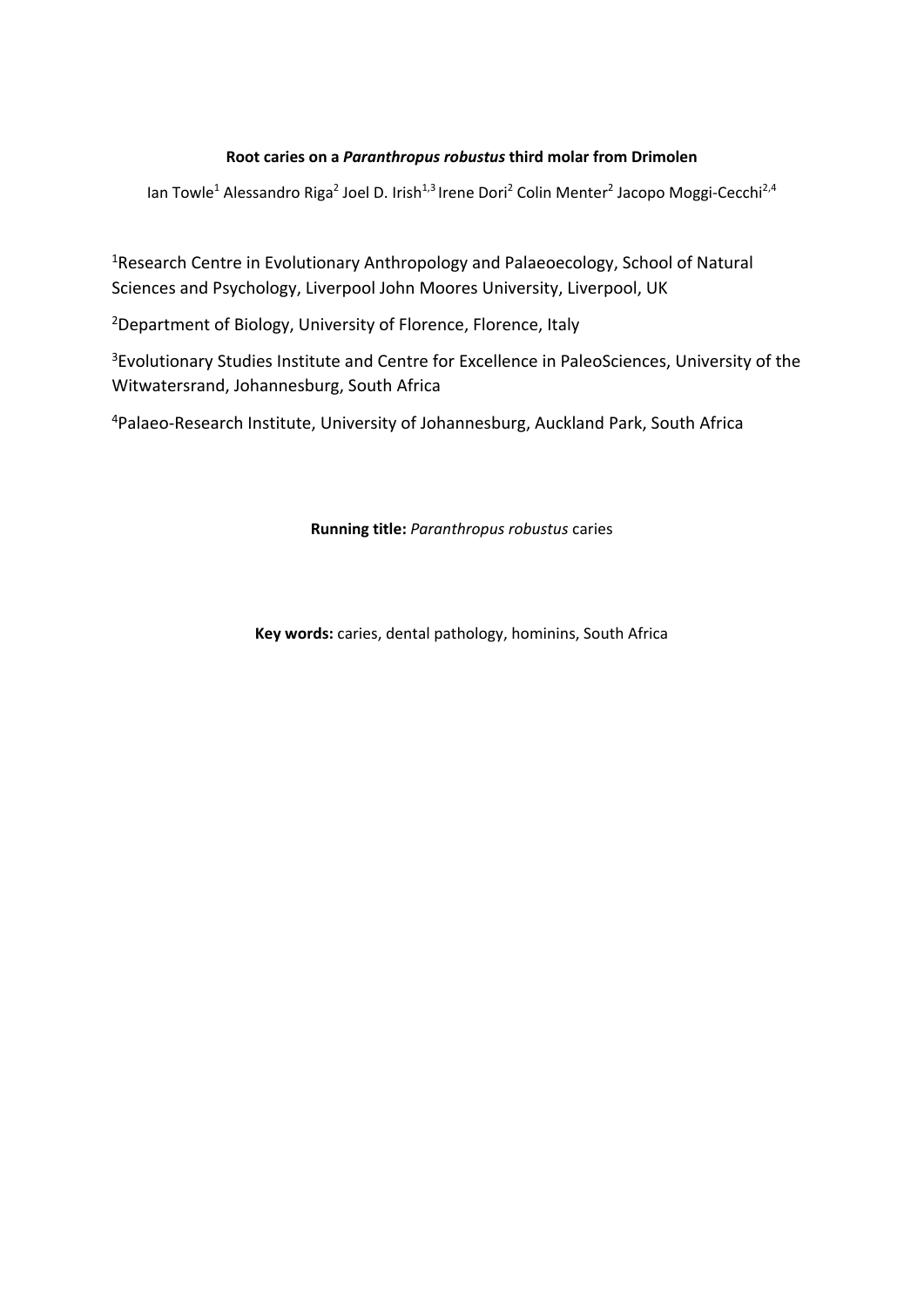#### **Abstract**

## **Objectives**

Dental caries is often perceived as a modern human disease. However, their presence is documented in many early human groups, various non‐human primates and, increasingly, our hominin ancestors and relatives. In this study we describe an antemortem lesion on the root of a *Paranthropus robustus* third molar from Drimolen, South Africa, which likely represents another example of caries in fossil hominins.

#### **Materials and Methods**

The molar, DNH 40, is dated to 2.0–1.5 Ma and displays a lesion on the mesial root surface, extending from the cementoenamel junction 3 mm down the root surface. The position and severity of the lesion was macroscopically recorded and micro-CT scanned to determine the extent of dentine involvement.

## **Results**

A differential diagnosis indicates root caries, as the lesion is indistinguishable from clinical examples. Although necrotic in appearance, external tertiary dentine is evident on a micro CT scan. Gingival recession and/or continuous eruption of the tooth as a result of extensive occlusal wear would have occurred to facilitate caries formation. Therefore, the lesion is likely linked to relative old age of this individual.

#### **Discussion**

This new example increases the total number of carious lesions described in *P. robustus* teeth to 12, on occlusal, interproximal and, now, root surfaces. Beyond the consumption of caries‐causing food(s), caries formation would have also required the presence of requisite intra-oral cariogenic bacteria in this individual and the species. Of interest, the presence of tertiary dentine suggests the DNH 40 lesion may have been arrested, i.e., no longer active, perhaps relating to a change in diet or oral microbiome just prior to the individual's death.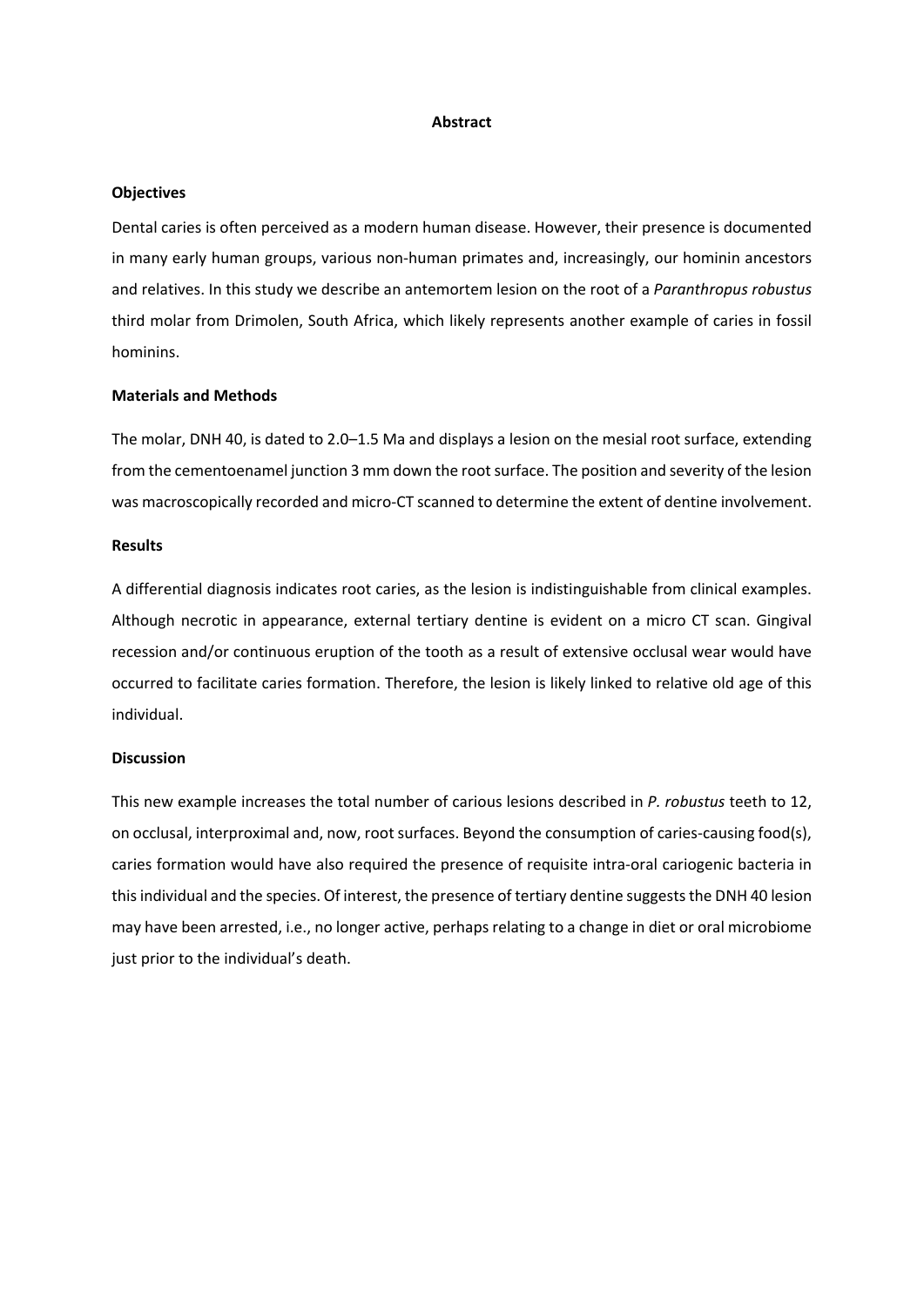#### **Introduction**

Carious lesions may form when intraoral bacteria, notably *Streptococcus mutans* and *Lactobacillus* sp., excrete acidic waste as they metabolize ingested sugars and starches (Nishikawara, Nomura, Imai, Senda, & Hanada, 2007). As the local pH lowers, these bacteria can proliferate, leading to demineralization of dental tissues (Gussy, Waters, Walsh, & Kilpatrick, 2006). Food containing refined carbohydrates and sugars are particularly cariogenic (Rohnbogner & Lewis, 2016); some fruits and nuts, as well as honey, may be as well (Humphrey et al., 2014; Novak, 2015). Conversely, fibrous/tough dietary items, meat, and certain plants among others, inhibit lesion formation (Moynihan, 2000; Novak, 2015; Rohnbogner & Lewis, 2016). As such, the absence, presence, and characteristics of caries can give insight into the diet and food processing behaviors of individuals and groups (Takahashi & Nyvad, 2016).

Caries is often perceived as a disease of recent humans, however, carious lesions have now been recorded in various fossil hominin and extant primate species (Arnaud et al., 2016; Lacy, 2014; Margvelashvili, Zollikofer, Lordkipanidze, Tafforeau, & Ponce de León, 2016; Towle, 2017; Trinkaus, Smith, & Lebel, 2000). In this study, we describe a root lesion in a tooth assigned to *Paranthropus robustus* from Drimolen (Gauteng, South Africa) (Moggi‐Cecchi, Menter, Boccone, & Keyser, 2010). A differential diagnosis is then presented to characterize this lesion and, further, assess the diet and state of oral health of the individual.

# **Materials and methods**

The tooth, DNH 40, is a left maxillary third molar (Moggi‐Cecchi et al., 2010) dated to 2.0–1.5 Ma (Keyser, Menter, Moggi‐Cecchi, Pickering, & Berger, 2000; Pickering et al., 2018). A full morphological description is provided in Moggi‐Cecchi et al. (2010). For this study, the position, extent, and severity of the lesion was macroscopically observed and recorded. It was then micro‐CT scanned to determine the extent of dentine involvement, that is, lower tissue density from carious activity versus higher density that potentially identifies tertiary dentine formation (Carvalho & Lussi, 2017). Other potential lesion‐forming processes are also discussed and considered.

## **Results and discussion**

The 7 x 3 mm lesion extends from the cementoenamel junction (CEJ) on the tooth's mesial root surface almost a quarter of the way down toward the apex (Figure 1A/B). Its shape, depth, and position is analogous to clinical and archaeological examples of root caries. Non-carious cervical lesions from abrasion, erosion or abfraction can appear superficially similar to root caries (Grippo et al., 2018; Towle et al., 2018). However, the lesion is neither consistent with an aetiology of abfraction nor erosion, in that it lacks both a smooth surface and 'wedge‐shaped' appearance (Litonjua et al., 2003).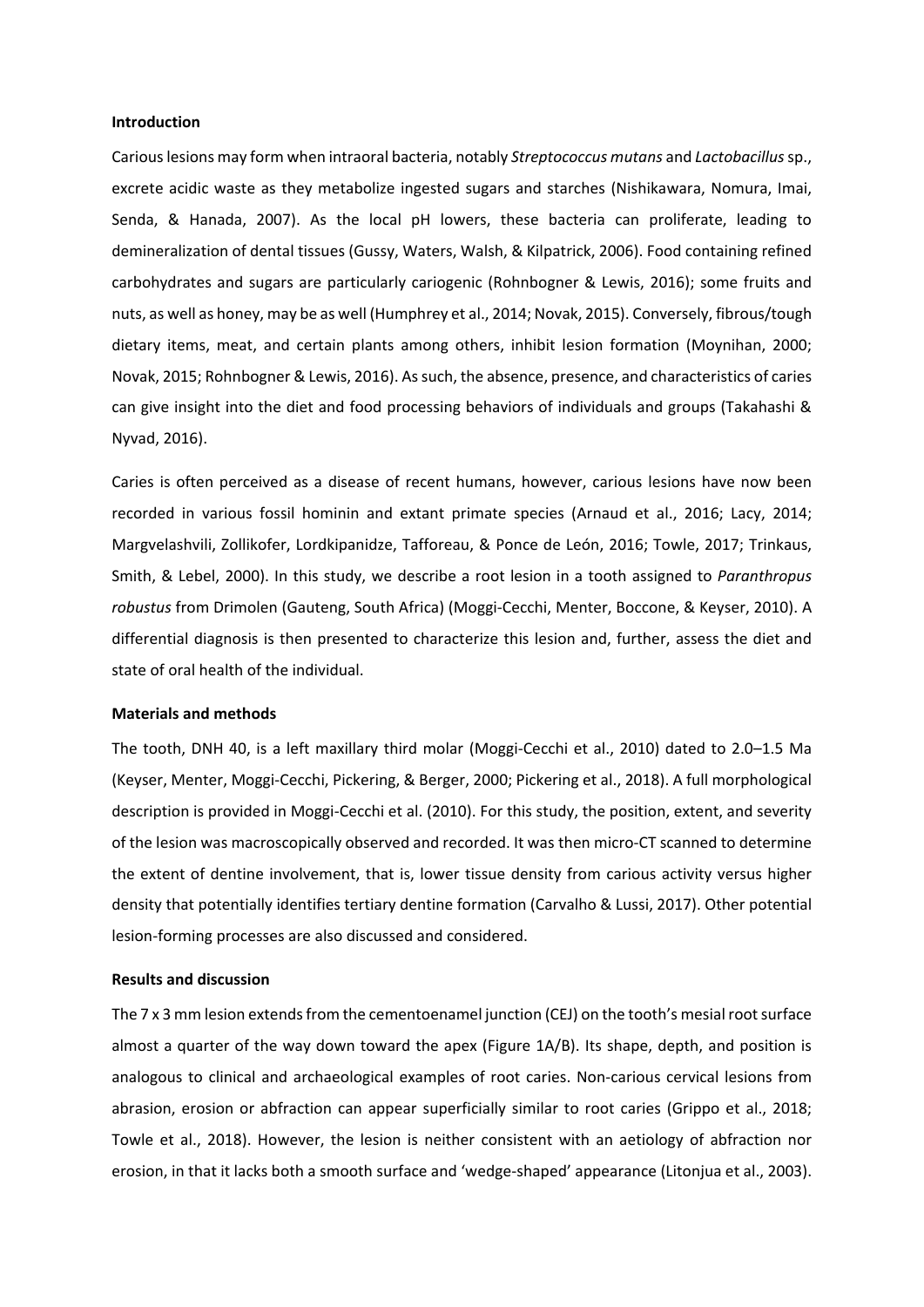Abrasion is also unlikely, given the lesion's depth, shape and position in the overall dentition (Grippo et al., 2018).

## **[FIGURE 1 HERE]**

It can be seen that the inferior enamel margin was subject to some carious activity (Figure 1C), but the dentine was primarily affected. That said, the pulp chamber was not perforated, while signs of tertiary dentine formation are evident on the micro-CT scan (Figure 1D). The carious lesion had formed in the interproximal area directly above the contact wear facet with the second molar (Figure 1A). An area of lower density primary dentine is evident directly behind the tertiary dentine band (Figure 1D, dark area around 'b'), which likely relates to initial tissue demineralisation. The presence of tertiary dentine suggests the lesion was arrested, i.e., in the process of 'healing' at the time the individual died (Schüpbach et al., 1992; Carvalho and Lussi, 2017).

The lesion described here adds to the total number, as well as types of caries in fossil hominins, in this case 12, to date, in *P. robustus* alone (Clement, 1956; Grine et al., 1990; Robinson, 1952; Towle, 2017). Because caries formation requires fermentable carbohydrates and cariogenic intra‐oral bacteria (Clarkson et al., 1987), it is increasingly evident that both were present for at least the past two million years (Arnaud et al., 2016; Lacy, 2014; Trinkaus et al., 2000; Towle, 2017; Margvelashvili et al., 2016). Hominin species with caries frequencies below 1% or above 5% of teeth usually have a specific behavioral explanation for the rate (Towle, 2017). This is the case for many agricultural and hunter-gatherer diets, with specific cariogenic foods or tough non-cariogenic vegetation/meat (e.g., Novak, 2015; Vodanović et al., 2005; Slaus et al., 2011; Srejic, 2001; Varrela, 1991; Humphrey et al., 2014; Kelley et al., 1991; Lacy, 2014; Larsen et al., 1991). There is growing evidence that this relatively high caries rate is particularly characteristic of the *Homo* genus (e.g., Arnaud et al., 2016; Lacy, 2014; Lanfranco & Eggers, 2012; Lacy et al., 2012; Liu et al., 2015; Margvelashvili et al., 2016). Given that 12 caries have been described in *P. robustus*, it is likely that their diet was more similar to earlier *Homo* than once thought, at least to the extent that both consumed cariogenic foods. In contrast, caries have not yet been reported in *Australopithecus africanus*, though the latter sample size there is a similar to that of *P. robustus*. Consequently, study adds further evidence to suggest these latter two species had significantly different diets.

With specific reference to root caries, formation is contingent upon access by cariogenic bacteria to the affected tissue through either (a) alveolar resorption, often from periodontitis in modern examples and/or (b) continuous eruption (super‐eruption) of teeth in compensation of heavy occlusal wear (Hillson, 2008). In the present case, the latter factor is likely due to the wear on the occlusal surface (Figure 1A). Beyond the obvious, root exposure is further suggested by excess cementum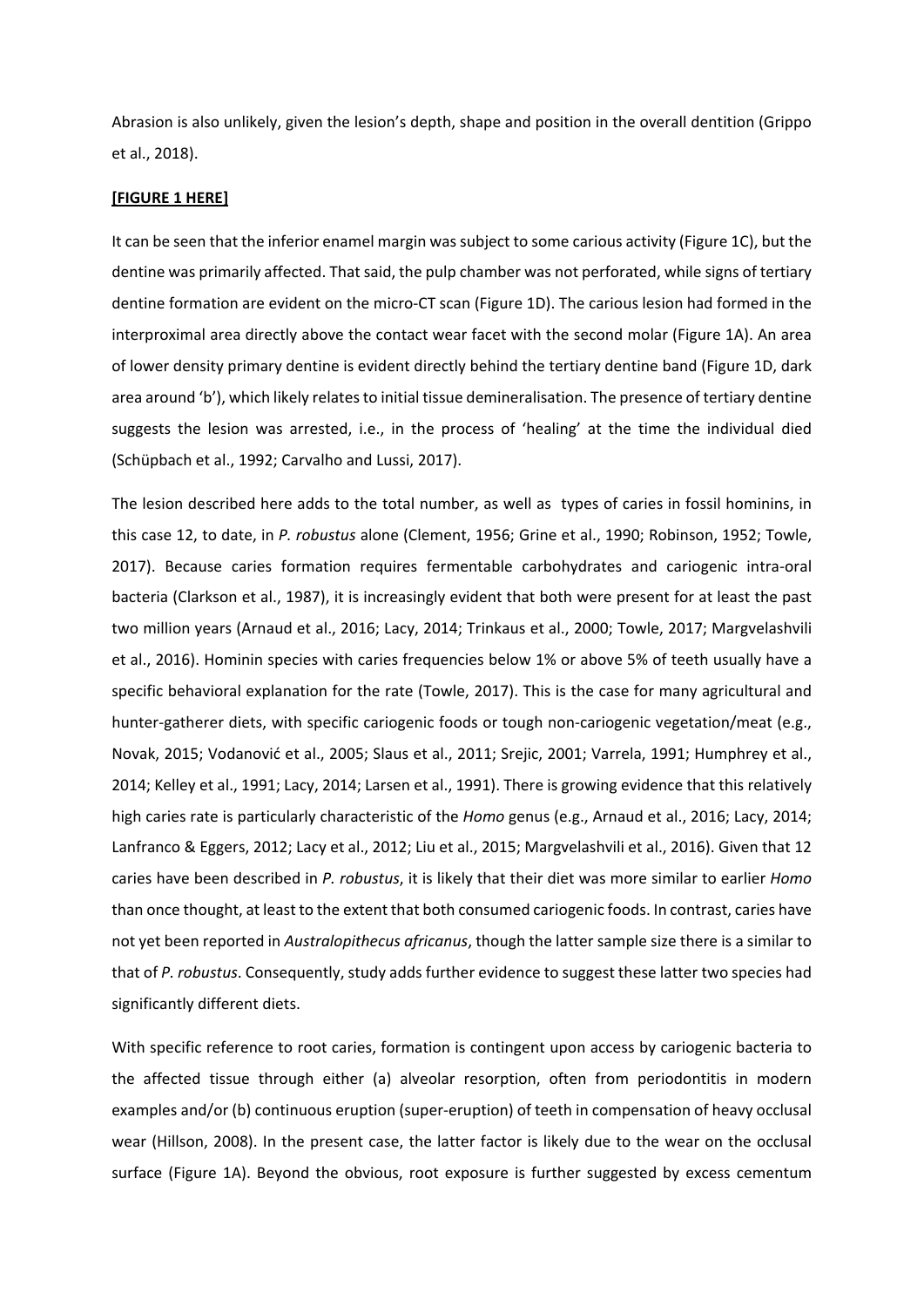deposition (aka. hypercementosis) near the root apices (Figure 1B), which can serve to help anchor the tooth in the absence of a complete alveolus.

The DNH 40 specimen displays a typical root caries pattern, that is, spread out on the interproximal root surface and does not deeply penetrate the dentine (Carvalho & Lussi, 2017; Damé‐Teixeira, Parolo, & Maltz, 2017; Grippo et al., 2018). Grippo et al. (2018) sug‐ gest that stress associated with mastication could be intensified at interproximal sites, which may contribute to caries formation there. The molar not only exhibits heavy occlusal wear, but deep cupping on the mesial occlusal surface and an antemortem chip below the caries (Figure 1A,C). Therefore, high occlusal loads or regular consumption of tough foods may have contributed to the formation—in terms of interproximal stress and continuous eruption, which facilitated root exposure. Relative old age of the individual was likely a contributing factor to the carious lesion, since DNH 40 is a well-worn third molar and both gingivitis-related recession and continuous eruption are associated with aging (Hayes, Burke, & Allen, 2017; Hillson, 2008). Some studies in humans suggest that root caries occur more often in females because of earlier alveolar resorption (Temple, 2016; Watson, Fields, & Martin, 2010); however, such a link cannot be made for DNH 40 as the individual's sex is unknown.

Root caries is rare in fossil hominins, likely because they require the root exposure in the oral cavity, and may be formed by a different mix of bacteria or in different acidic conditions (Shen, Samaranayake, & Yip, 2005). This study adds additional evidence to suggest that caries of all types affected other hominin species, in some cases with frequencies similar to those of recent humans. A likely explanation for the lesion in the present study was consumption of cariogenic fruits or vegetal mat- ter, such as certain tubers; given the increasing number of severe lesions noted in P. robustus, consumption of honey may also be plausible. The root caries progression seemingly was arrested at the time of death, which may have resulted from a change in diet, a change in the local microbiome, loss of the adjacent second molar and/or seasonal changes (Miles & Grigson, 2003). In any event, the caries described here, what- ever its etiology and state of "healing," provides further evidence that, among other hominin species, P. robustus suffered from dental problems not unlike those of modern humans.

# **Acknowledgments**

For CT scanning assistance we thank Jean‐Jacques Hublin and Mat‐ thew Skinner, Department of Human Evolution, Max Planck Institute for Evolutionary Anthropology. Work at the Drimolen site by the Ital- ian Archeological Mission was supported by a series of grants (2006–2016) by the Italian Ministry of Foreign Affairs to JM‐C. CM thanks the National Research Foundation (African Origins Platform) for grants that supported the excavation and research at Drimolen.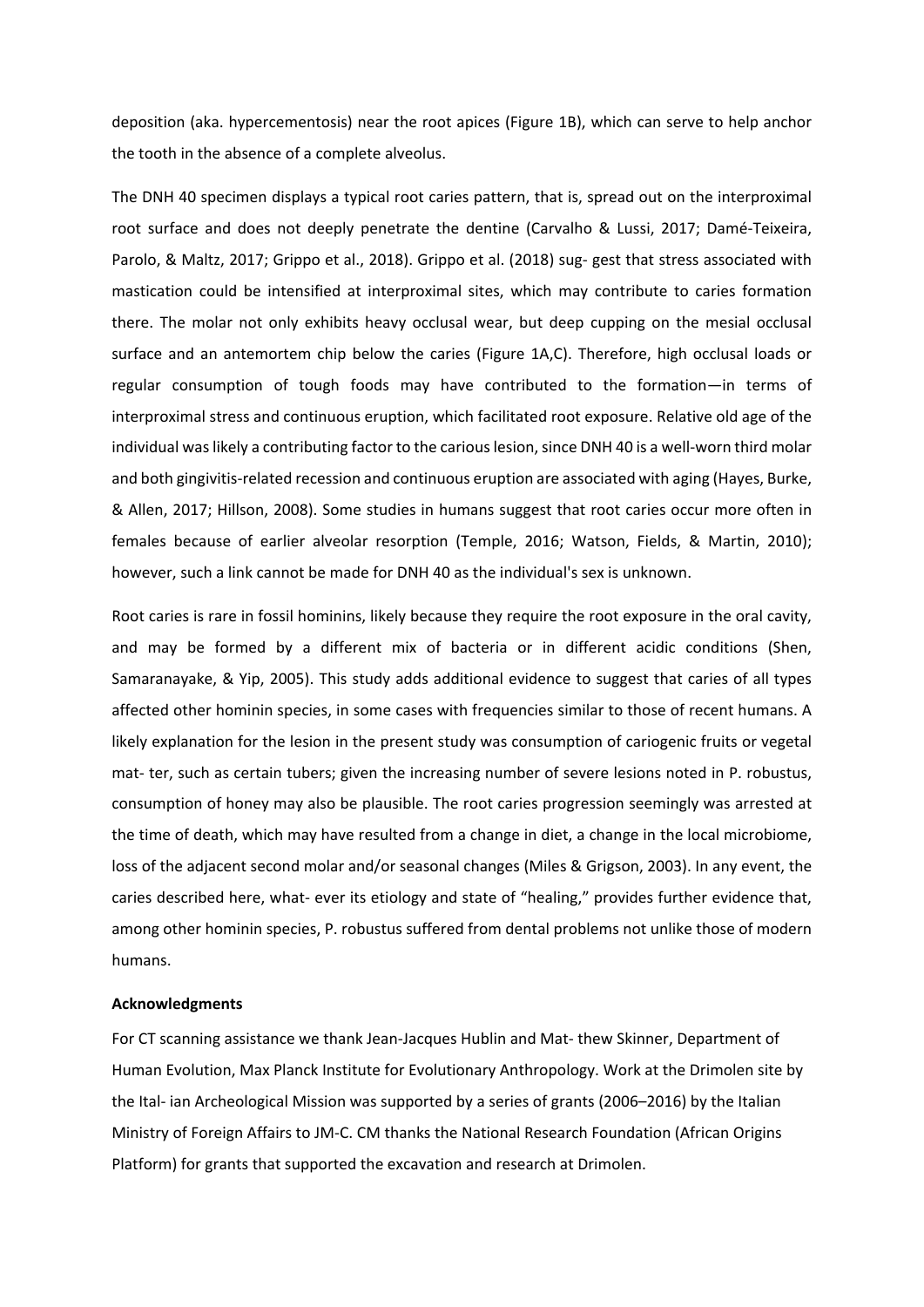# **References**

Arnaud, J., Benazzi, S., Romandini, M., Livraghi, A., Panetta, D., Salvadori, P. A., ... & Peresani, M. (2016). A Neanderthal deciduous human molar with incipient carious infection from the Middle Palaeolithic De Nadale cave, Italy. *American Journal of Physical Anthropology*, 162(2), 370–376.

Carvalho, T. S., & Lussi, A. (2017). Assessment of Root Caries Lesion Activity and Its Histopathological Features. In Root Caries: From Prevalence to Therapy (Vol. 26, pp. 63‐69). Karger Publishers.

Clarkson, B. H., Krell, D., Wefel, J. S., Crall, J., & Feagin, F. F. (1987). In vitro caries‐like lesion production by *Streptococcus mutans* and *Actinomyces viscosus* using sucrose and starch. *Journal of Dental Research*, *66*(3), 795‐798.

Clement, A. J. (1956). Caries in the South African apeman: some examples of undoubted pathological authenticity believed to be 800,000 years old. *British Dental Journal*, *101*, 4‐7.

Damé‐Teixeira, N., Parolo, C. C. F., & Maltz, M. (2017). Specificities of Caries on Root Surface. In Root Caries: From Prevalence to Therapy (Vol. 26, pp. 15‐25). Karger Publishers.

Grine, F. E., Gwinnett, A. J., & Oaks, J. H. (1990). Early hominid dental pathology: interproximal caries in 1.5 million‐year‐old *Paranthropus robustus* from Swartkrans. *Archives of Oral Biology*, *35*(5), 381‐ 386.

Grippo, J. O., Coleman, T. A., Messina, A. M., & Oh, D. S. (2018). A literature review and hypothesis for the etiologies of cervical and root caries. *Journal of Esthetic and Restorative Dentistry*.

Guatelli‐Steinberg, D. (2016). *What Teeth Reveal about Human Evolution*. Cambridge: Cambridge University Press.

Gussy, M. G., Waters, E. G., Walsh, O., & Kilpatrick, N. M. (2006). Early childhood caries: current evidence for aetiology and prevention. *Journal of Paediatrics and Child Health*, *42*(1‐2), 37‐43.

Hayes, M., Burke, F., & Allen, P. F. (2017). Incidence, Prevalence and Global Distribution of Root Caries. In Root Caries: From Prevalence to Therapy (Vol. 26, pp. 1‐8). Karger Publishers.

Humphrey, L. T., De Groote, I., Morales, J., Barton, N., Collcutt, S., Ramsey, C. B., & Bouzouggar, A. (2014). Earliest evidence for caries and exploitation of starchy plant foods in Pleistocene hunter‐ gatherers from Morocco. *Proceedings of the National Academy of Sciences*, *111*(3), 954‐959.

Keyser, A. W., Menter, C. G., Moggi‐Cecchi, J., Pickering, T. R., & Berger, L. R. (2000). Drimolen: a new hominid‐bearing site in Gauteng, South Africa. *South African Journal of Science*, *96*(4), 193‐197.

Lacy, S. A. (2014). Oral health and its implications in late Pleistocene Western Eurasian humans. St. Louis: Washington University.

Litonjua, L. A., Andreana, S., Bush, P. J., Tobias, T. S., & Cohen, R. E. (2003). Noncarious cervical lesions and abfractions: a re‐evaluation. *The Journal of the American Dental Association*, 134(7), 845‐ 850.

Margvelashvili, A., Zollikofer, C. P., Lordkipanidze, D., Tafforeau, P., & Ponce de León, M. S. (2016). Comparative analysis of dentognathic pathologies in the D manisi mandibles. *American journal of physical anthropology*, 160(2), 229‐253.

Miles, A. E. W., & Grigson, C. (2003). *Colyer's Variations and Diseases of the Teeth of Animals*. Cambridge: Cambridge University Press.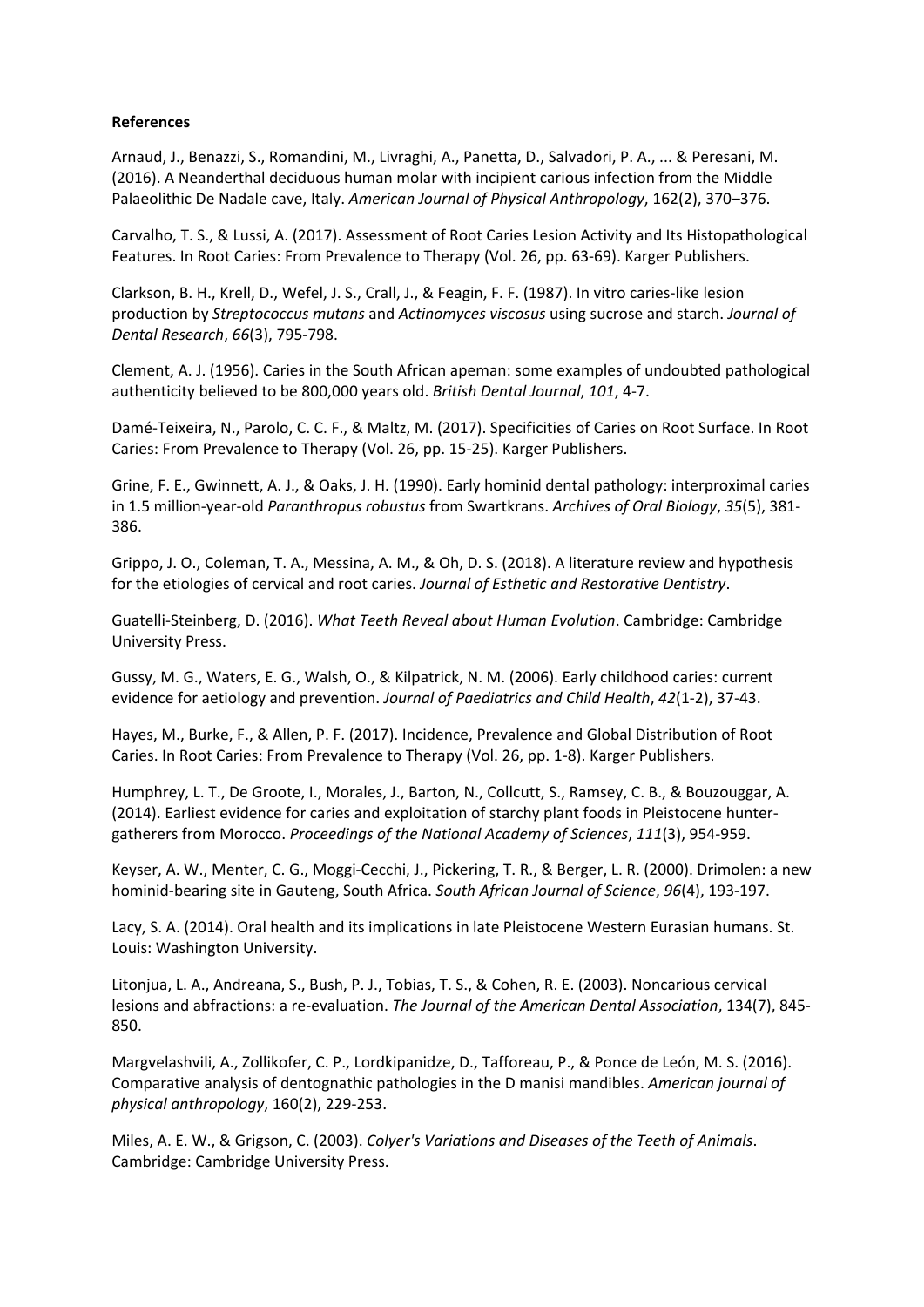Moggi‐Cecchi, J., Menter, C., Boccone, S., & Keyser, A. (2010). Early hominin dental remains from the Plio‐Pleistocene site of Drimolen, South Africa. *Journal of Human Evolution*, *58*(5), 374‐405.

Moynihan, P. (2000). Foods and factors that protect against dental caries. *Nutrition Bulletin*, *25*(4), 281‐286.

Nishikawara, F., Nomura, Y., Imai, S., Senda, A., & Hanada, N. (2007). Evaluation of cariogenic bacteria. *European Journal of Dentistry*, 1(1), 31‐39.

Novak, M. (2015). Dental health and diet in early medieval Ireland. *Archives of Oral Biology*, *60*(9), 1299‐1309.

Robinson, J. T. (1952). Some hominid features of the ape‐man dentition. *Journal of the Dental Association of South Africa*, 7: 102–13.

Rohnbogner, A., & Lewis, M. (2016). Dental caries as a measure of diet, health, and difference in non‐adults from urban and rural Roman Britain. *Dental Anthropology*, 29(1), 16‐31.

Schüpbach, P., Lutz, F., & Guggenheim, B. (1992). Human root caries: histopathology of arrested lesions. *Caries research*, 26(3), 153‐164.

Shen, S., Samaranayake, L. P., & Yip, H. K. (2004). In vitro growth, acidogenicity and cariogenicity of predominant human root caries flora. *Journal of Dentistry*, *32*(8), 667‐678.

Shen, S., Samaranayake, L. P., & Yip, H. K. (2005). Coaggregation profiles of the microflora from root surface caries lesions. *Archives of Oral Biology*, *50*(1), 23‐32.

Takahashi, N., & Nyvad, B. (2016). Ecological hypothesis of dentin and root caries. *Caries Research*, *50*(4), 422‐431.

Tillier, A. M., Arensburg, B., Rak, Y., & Vandermeersch, B. (1995). Middle Palaeolithic dental caries: new evidence from Kebara (Mount Carmel, Israel). *Journal of Human Evolution*, *29*(2), 189‐192.

Temple, D. H. (2016). Caries: the ancient scourge. In A Companion to Dental Anthropology (eds J. D. Irish and G. R. Scott). New York: Wiley‐Blackwell. doi:10.1002/9781118845486.ch26

Towle, I. E. (2017). Dental pathology, wear and developmental defects in South African hominins (Doctoral dissertation, Liverpool John Moores University).

Towle, I., Irish, J. D., Elliott, M., & De Groote, I. (2018). Root grooves on two adjacent anterior teeth of *Australopithecus africanus*. *International Journal of Paleopathology*.

Trinkaus, E., Smith, R. J., & Lebel, S. (2000). Dental caries in the Aubesier 5 Neandertal primary molar. *Journal of Archaeological Science*, *27*(11), 1017‐1021.

Watson, J. T., Fields, M., & Martin, D. L. (2010). Introduction of agriculture and its effects on women's oral health. *American Journal of Human Biology*, 22(1), 92‐102.

Pickering, R., Herries, A. I., Woodhead, J. D., Hellstrom, J. C., Green, H. E., Paul, B., ... & Hancox, P. J. (2018). U–Pb‐dated flowstones restrict South African early hominin record to dry climate phases. *Nature*, 1.